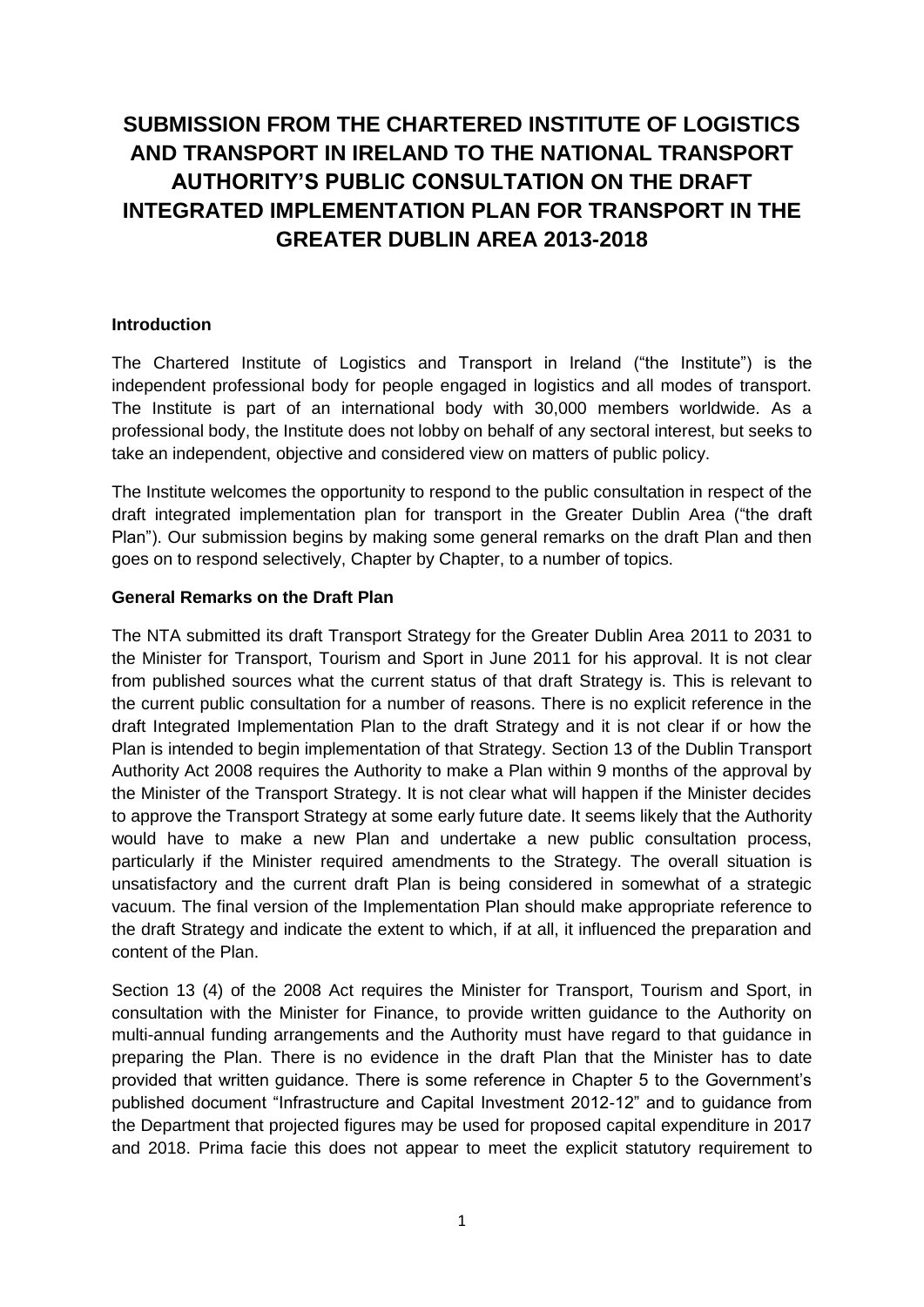provide written Ministerial guidance and the opportunity should be taken in the final version of the Plan to clarify this issue.

The draft Plan includes no financial perspectives in respect of current expenditure requirements up to end of 2018. In many ways this is more important than investment expenditure as it determines how efficiently and effectively the existing transport system is used. Adequate current funding is required to ensure that infrastructure and vehicles are adequately maintained, to support the provision of public transport services under public service obligations and to cover operating costs for many systems such as signalling, real time passenger information, integrated ticketing and communications.

The draft Plan lacks the detail one would usually expect from an implementation document. In many ways it reads more like a strategy than an implementation plan. While the aspirations and objectives set out in the draft Plan are laudable and generally deserving of support, they do not provide a sufficient level of detail as to what is planned for the next six years in terms of investment and action and what the outcome of that investment and action is likely to be. The Institute accepts that these are very uncertain times which impose genuine constraints. Notwithstanding this, it should surely be possible to provide a greater level of detail as to what the Authority plans to do over the next six years. It is accepted that there might be greater precision in the earlier years and lesser precision for the later years.

It also appears that greater detail is required to comply with the requirements of the 2008 Act. For example section 13(2) requires the Plan to include an infrastructure investment programme identifying the key objectives **and outputs** to be pursued over the period of the Plan. It further requires an integrated service plan identifying the key objectives **and outputs**  to be pursued by the Authority in relation to the procurement of public passenger transport services over the period of the Plan. There is at least an arguable case that the level of detail provided in the draft Plan is not sufficient to comply with these statutory obligations.

It is a matter of serious concern to the Institute that there are no proposals in the draft Plan relating to freight and goods distribution. This deficiency needs to be addressed in a substantive way in the final version of the Plan. The success of the GDA economy, as the driver of both regional and national growth, requires efficient goods distribution and freight systems.

The Institute wishes to express its disappointment at the short period allocated for public consultation on the draft Plan. The shortness of the period and the fact that it covers the prime holiday period makes it very difficult for organisations, particularly those who rely on voluntary effort, to respond effectively.

#### **Chapter 2 Travel in the Greater Dublin Area**

The Chapter contains a lot of useful information relating to travel in the Greater Dublin Area but it would be helpful to consider if further conclusions can be drawn from the available data which would assist in determining the content of the Plan. For example, what are the policy implications of the suggested relationship in the POWCAR data between reduced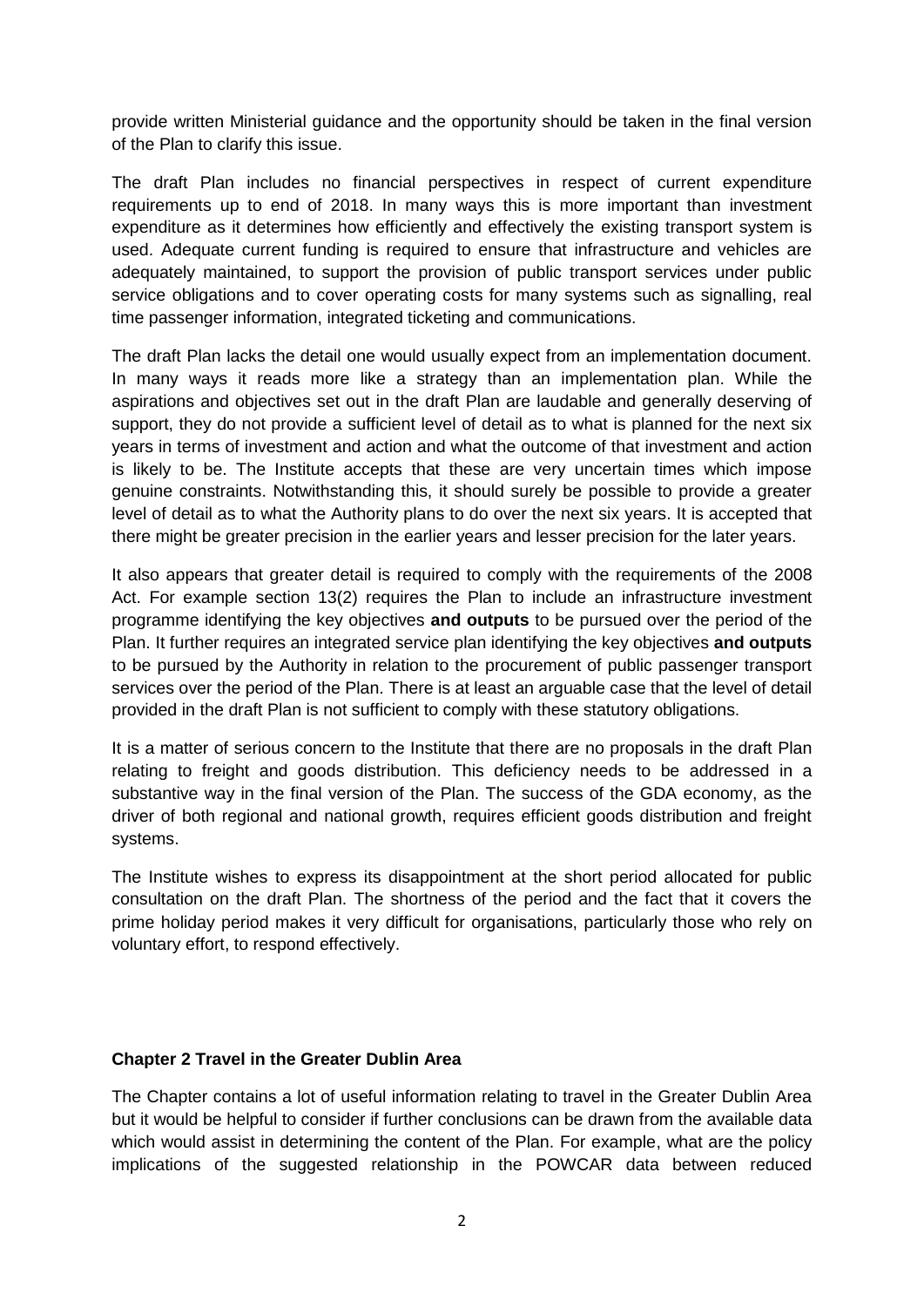congestion and journey times on the one hand and increased car usage on the other? We have also seen a very substantial drop in public transport use since the recession began and it would be helpful to analyse the various reasons for this. This additional commentary is necessary so that we can clearly understand the drivers of public transport use and assess whether investment itself will be enough to regain and increase its market share. Or does investment need to be accompanied by traffic demand management measures in the immediate future? The draft Plan is notably and disappointingly silent on this topic.

The draft Plan does not provide any demand analysis. It is therefore difficult to assess the investment proposals in the later chapters as we have no concrete information on the scale and location of future travel demand or on the sensitivity of demand growth to external factors. It would be helpful at a minimum to summarise the findings of the demand analysis carried out for the draft Transportation Strategy, Vision 2030, and for any other more recent studies. It would also be useful to indicate the extent to which these demand analyses can still be relied on given the length and depth of the current economic crisis and to consider whether any fundamental structural changes have taken place which could invalidate the findings of previous demand studies.

## **Chapter 3 Transport Challenges and Objectives**

The Institute broadly agrees with the analysis of the transport challenges and broadly supports the objectives set out in this Chapter. In particular we strongly endorse the warning in Section 3.1 that, while the economic downturn has temporarily alleviated congestion, renewed economic and employment growth can lead to a speedy deterioration in traffic conditions in the absence of targeted investment. There is strong evidence from previous experience to support this warning. Indeed past experience shows that we have been caught out by the speed with which very serious congestion can return when economic growth resumes. This happened in Dublin at the end of the 1980s recession and in southeast England towards the end of the twentieth century. It is usually too late to start planning and implementing new investment when growth has already started because of the lengthy lead time which such projects necessarily involve. In such circumstances traffic growth will always outpace an investment response.

#### **Chapter 5 Overall Infrastructure Investment Programme**

We commented earlier on the need for explicit written Ministerial guidance on the multiannual funding arrangements. We note with concern that the investment projections for 2017 and 2018 are simply a forward projection of the 2016 planned provision of €150 million, in effect a reduction in real terms following on from a period of exceptionally deep reductions in capital expenditure. Our concern relates specifically to the comments we have just made on Chapter 3, namely that congestion will always outstrip the capacity of investment to respond to it. With economic and particularly employment growth expected to resume (hopefully strongly) during the period covered by the draft Plan, it is essential that some prudent advance investment is made to avoid congestion again becoming a very serious problem in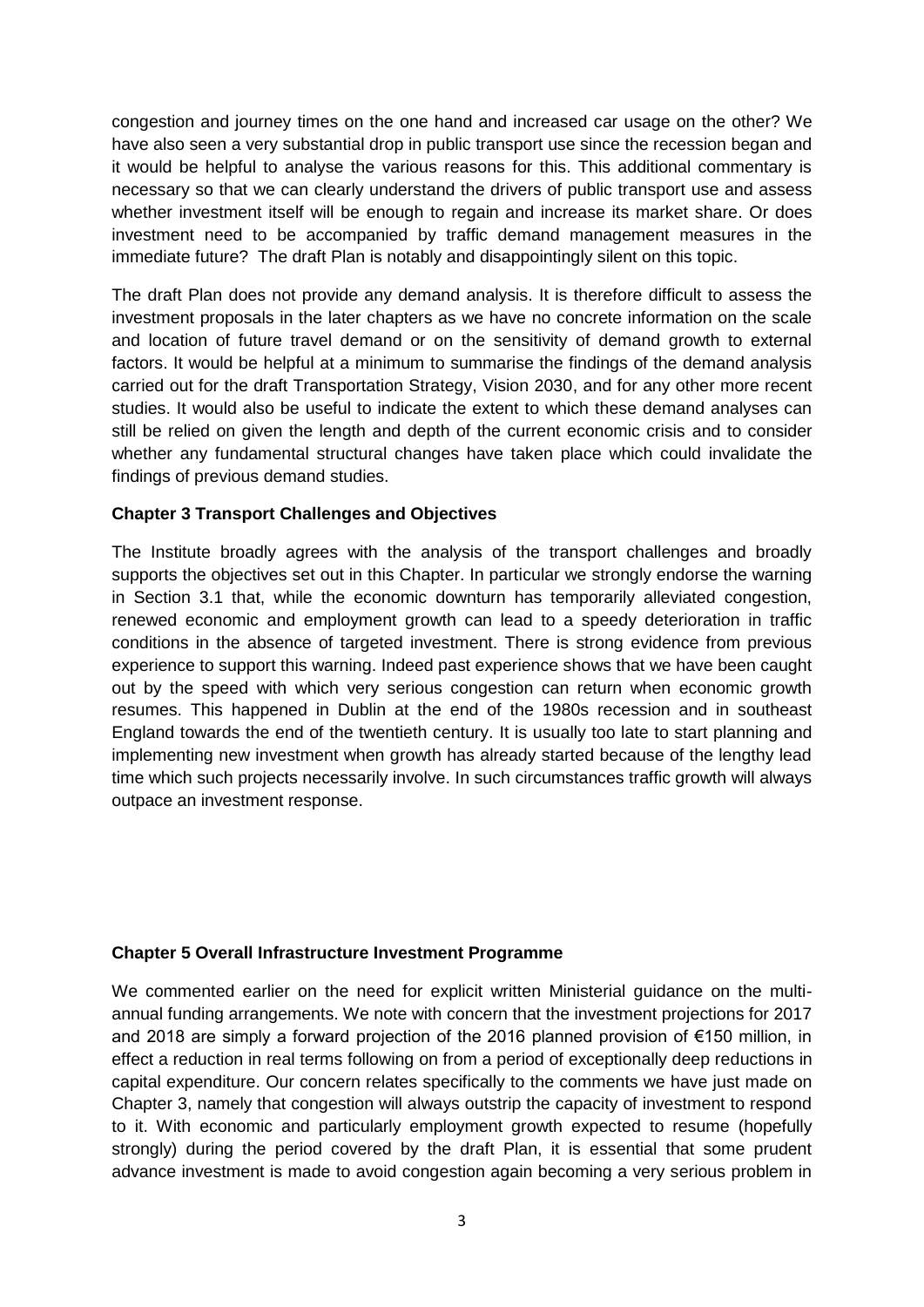the GDA, potentially before the end of the Plan period. In that context it is also important that timely funding is provided now for the planning and design of projects required to respond to renewed growth. It is understandable in current circumstances that funding for planning and design has been sharply reduced but this now needs to be reversed as we exit from our economic and financial difficulties. Otherwise we will not be ready to respond and we will not have a shelf of projects ready to go as funding becomes available. In the light of these concerns, the Institute recommends that the draft Plan be amended to make more explicit financial provision for planning and design.

The Institute considers that a greater proportion of the financial resources should be directed to bus investment, which the draft Plan itself acknowledges will continue to be the dominant mode of public transport in the GDA. That investment is needed to grow the bus market again to, and beyond, the patronage levels achieved in the early 2000s. The Institute would in particular wish to see a much stronger commitment to the implementation of bus rapid transit during the period of the Plan, something we comment further on in our response to Chapter 6. We note that over 35% of the planned investment expenditure is proposed to be allocated to light rail, most of it to a single project which will make a modest contribution to growth in public transport patronage and which has the potential to substantially disrupt and dislocate bus services during construction and permanently. By contrast, the bus mode which currently carries well over 100 million passengers per annum is only allocated 28% of the projected investment envelope.

## **Chapter 6 Bus Investment**

We would have expected a draft Implementation Plan to have included much greater detail on the planned bus investment over the Plan period and particularly in the early years. We can broadly support the proposals in the Chapter but we consider that much more specific information is required as to the individual projects which it is planned to implement, the level of bus capacity which it is proposed to provide and relevant targets for patronage growth, percentage of population within the bus network catchment, bus speeds, service frequencies, size of bus fleet and so on. Without this type of information it is very difficult to evaluate the effectiveness of the proposed investment.

It is possible to go through virtually all the proposals in this Chapter and ask what precisely is planned. For example, what are the priorities for further development of the quality bus network? What "other urban locations" are priorities for enhanced bus priority? What are the priorities for improved interchange, bus hubs or bus focal points? What factors will be considered to determine appropriate locations for bus stops?

The Institute welcomes the inclusion of a section on investment in bus rapid transit. We are strong advocates of bus rapid transit and published a detailed policy brief on this topic in 2012. We also hosted a seminar, jointly with Engineers Ireland, in November 2012 which concentrated on the practical implementation of bus rapid transit in Ireland and we welcome the strong participation of Authority staff in that event. However the Institute is deeply disappointed at the vague language in this section which talks about progressing the implementation of three BRT routes. We strongly recommend that the final Plan contains a much stronger commitment to implement these projects and sets target dates, subject of course to compliance with the necessary statutory procedures. As mentioned earlier the financial framework needs to be revised to provide the necessary funding to meet these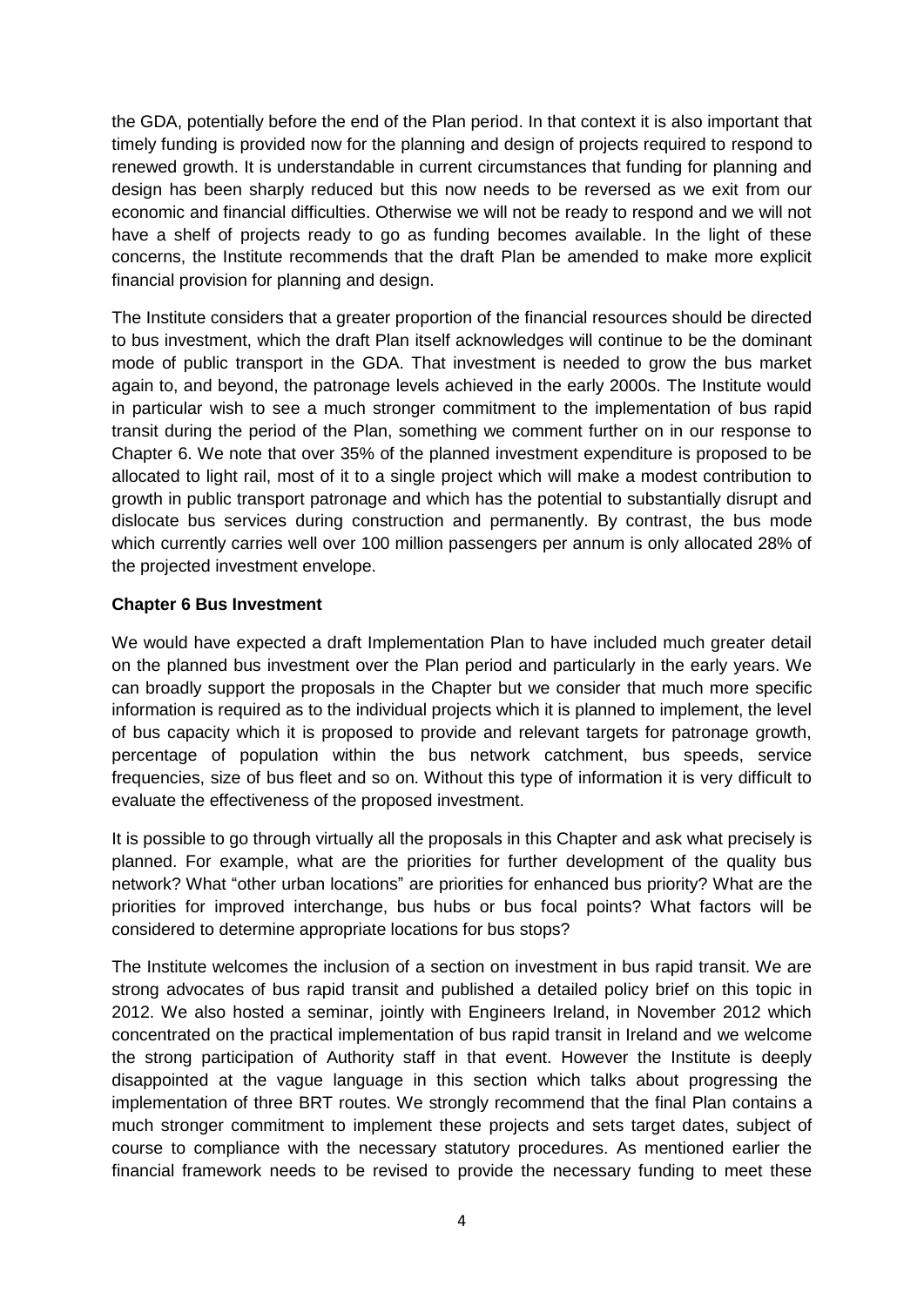stronger commitments. The existing commitment to implement them on an incremental basis is not acceptable and contrasts with the approach taken to rail-based modes.

# **Chapter 7 Light Rail Investment**

The Institute is not convinced that Luas Cross City should be an investment priority at a time of very scarce resources and would much prefer to see investment directed towards buses as a quicker and easier way of providing additional capacity and enhancing the geographical reach of services. We also have serious concerns about the impact, during construction and permanently, of the Cross City line on the operation of bus services through the central area of the capital city.

We would welcome more specific information in the final Plan on the quantity of increased capacity which it is proposed to provide on the **existing** Luas network and the analysis underlying that proposed capacity increase, taking account of the fact that there is a surplus of trams at present.

By the end of the Plan period the Luas system will be almost 15 years in operation. Experience elsewhere suggests that premature wear of certain sections of track is almost inevitable on tramways due to combinations of curvature and gradients and unexpected aspects of tram running behaviour. Trams will also be approaching their mid-life. Is it therefore necessary to make provision in the Implementation Plan for increased renewal or heavy maintenance expenditure on both infrastructure and rolling stock?

## **Chapter 8 Heavy Rail Investment**

The Institute strongly supports the completion of the City Centre Resignalling Project as a relatively low cost way of making more efficient use of the existing railway network and increasing its traffic carrying capacity. The various phases of the project have been underway for many years and it is important that it is brought to an early conclusion so as to derive the optimum benefit from the investment already made. We understand that the desire to minimise the inconvenience to the travelling public and the scarcity of specialist signalling expertise act as constraints on speedy implementation, but we urge the Authority to be more explicit about the target completion date for the project. By implication from what is said elsewhere in the Chapter the target date seems to be late 2015 or early 2016, but this should be confirmed in Section 8.4.

We note the proposal to re-open the Phoenix Park Tunnel enabling Kildare suburban services to access the city centre. However we have a concern that the increasingly complex configuration and mix of services through the central area will eat away at the additional capacity which will be provided by the City Centre Resignalling Project. The network will have to accommodate two intercity services to Belfast and Rosslare, north and southbound DART services with at least a 15 minute frequency throughout the day and higher peak frequencies, outer suburban services from Dundalk, Drogheda, Maynooth and M3 Parkway, services on the southeastern corridor and now from Kildare. There is also the Iarnrod Eireann proposal for a rail link to Dublin Airport which, if implemented, would still further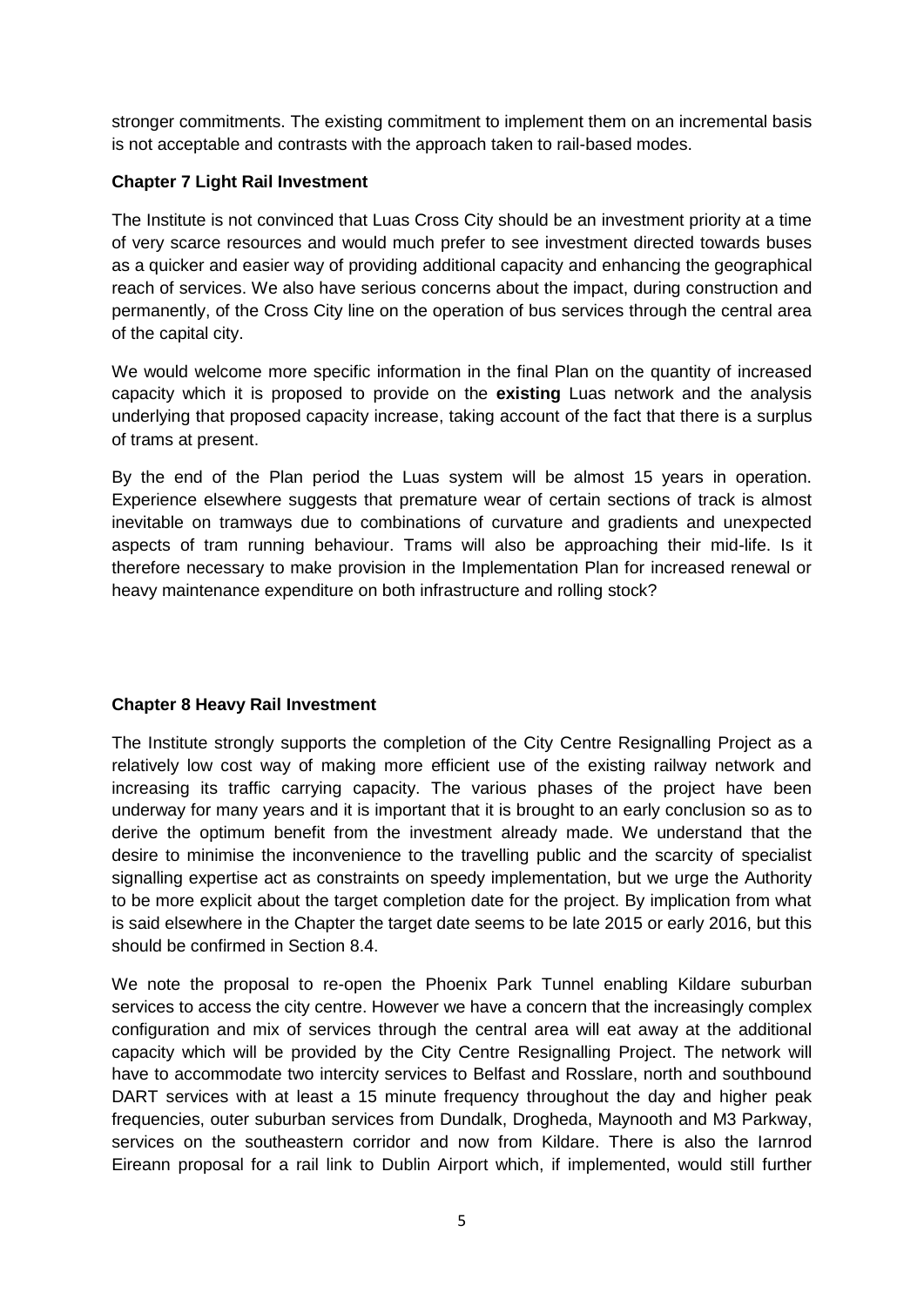complicate the service pattern and to which we refer again later in the submission. This varied mix of services, coupled with complex conflicting movements in the vicinity of Connolly, will present a substantial operating challenge. Even the current much simpler and less intensive service pattern works far from perfectly. When a service is delayed there can be significant knock on effects on other services. For example some inbound Enterprise services from Belfast are already causing persistent delays to certain DART services from Malahide.

Routing Kildare trains through the flat junctions at Connolly is likely to be challenging, even with upgraded signalling. Intensified train services through the city centre could present passenger safety problems on platforms, particularly at Tara Street. There may be scope to use the existing Docklands station for some Kildare services but this would require changes to the existing track layout and junction connections. The original planning permission for the Docklands station was for a limited period? Has that permission been extended or ideally made permanent?

It would be helpful if the Plan could provide more information on the plans for use of the Phoenix Park tunnel. What type of service configuration is planned – is it simply an extension of the current Kidare suburban services into the city centre? How will transit times to the city centre compare with the existing arrangements using bus or Luas? The running time from Islandbridge to Tara Street and Pearse stations is unlikely to be much faster than the current arrangements, leaving a transfer-free journey as the only significant benefit. Will Kildare services no longer serve Heuston? Serving the main station platforms would no longer be practical for operational reasons and the existing Platform 10 is remote from the main station and other public transport services.

We support the proposed closure of level crossings on the suburban rail network which will be of benefit to both road and rail traffic. Is there also scope for reducing gate closure times in the southeastern corridor through resignalling? We also support the upgrading of the Central Traffic Control system and the upgrading of on-board communications systems.

We welcome the acknowledgement that the existing on-board communications system is not operating satisfactorily and strongly suggest that any further investment by the Authority should be tied to robust performance targets for all passenger communications and information systems and significant penalties for non-performance in the rail public service contracts. There are currently too many examples of failures in communication and information including non-operational visual and audio information, wrong or conflicting station and on-board destination information and sometimes poor or non-use of on-board PA systems. One of the real communications successes has been the use of Twitter to convey speedy information on delays and disruptions and answer customer questions.

We note the proposal to electrify the suburban lines as far as Balbriggan and Maynooth as part of the overall DART Underground programme and understand the operational benefits which could result from that decision. The final version of the Plan should comment further on the timing of this work because the DART Underground tunnel project is currently on hold until at least post-2016 and because electrification will make some diesel rolling stock redundant before the end of its economic life. We understand that a significant volume of diesel rolling stock, including all of the 2700 class and some of the 22000 class, is already mothballed because of the fall in traffic and retrenchment due to the Iarnrod Eireann's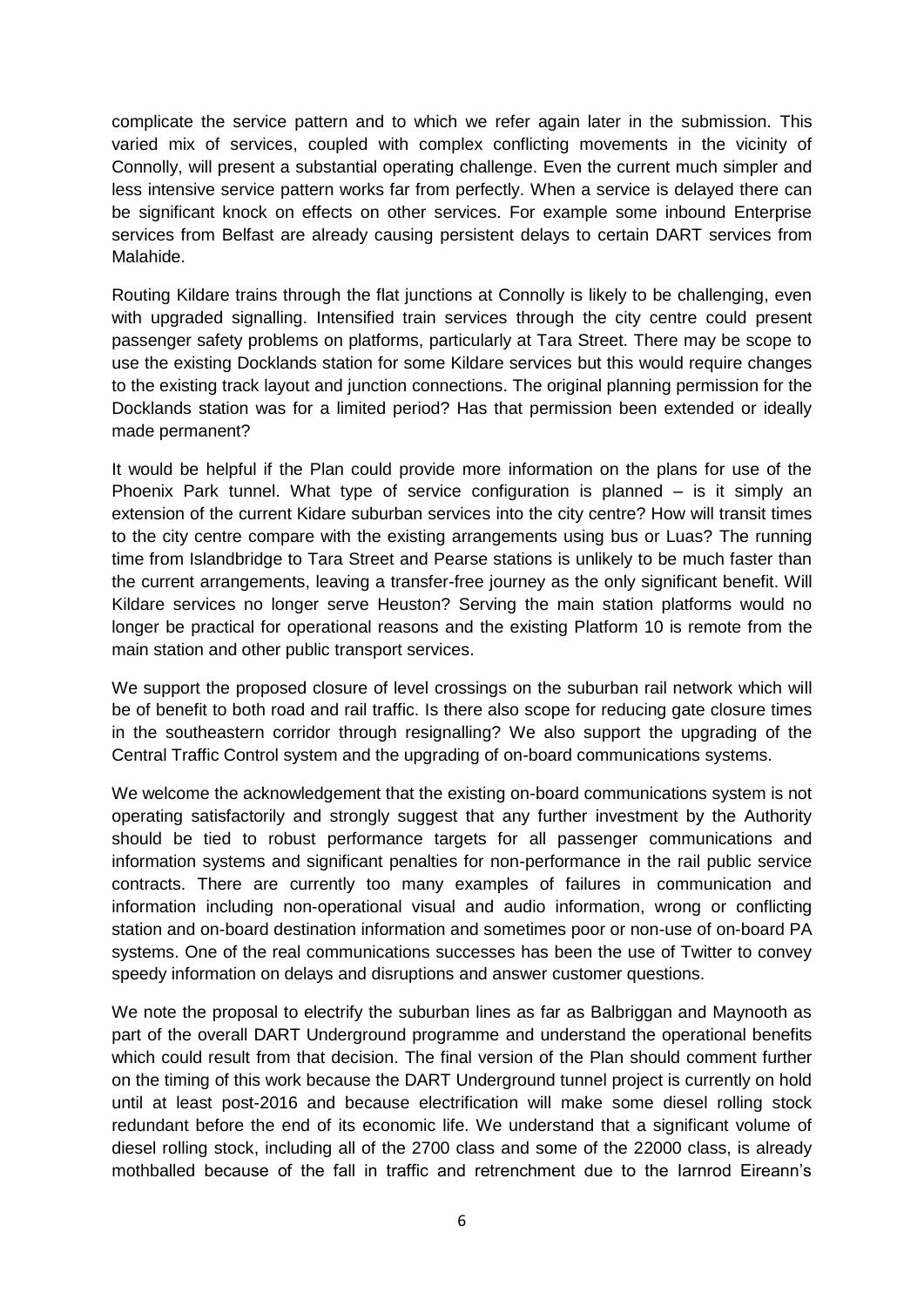difficult financial position. The level of mothballed rolling stock could increase quite substantially as a result of early electrification. There is also an urgent need for a lay-by at the end of the northern DART line at Malahide if further electrification of that line is not proceeding in the immediate future.

The draft Plan makes no reference to the Iarnrod Eireann proposal to develop a rail link to Dublin Airport. The final version of the Plan should set out the NTA's current position on the proposal, stating whether it accepts it, rejects it or wishes to consider it further and outlining the reasons for its position. Greater clarity on the NTA's stance would be of particular value from a land use planning perspective. If the proposal has not been rejected, it would be important to ensure the continuing protection of the proposed alignment in the relevant local authority development plans. It would also assist the Dublin Airport Authority in its planning for the airport and its surrounding economic zone. Any further consideration of the Iarnrod Eireann proposal would have to take account of the longer term capacity impacts on the Northern rail corridor as residential development and economic growth resumes and the implications for services on the Howth branch. Consideration may have to be given to at least partial third-tracking in the longer term to avoid capacity and operational problems and, based on the precautionary principle, it would be important to establish the practical feasibility of this in advance of committing to the Airport service.

## **Chapter 9 Integration Measures and Sustainable Transport Investment**

There is a dearth of detail in this Chapter which needs to be redressed in the final version. Most of the broad proposals in the Chapter can be supported but, as always, the devil is in the detail. For example it would be helpful to indicate which important cycle routes in the overall GDA cycle network will be prioritised for investment, what areas or types of locations will be targeted for improved pedestrian facilities and how and to what extent the Dublin bikes scheme will be extended. What are the priorities for multi-modal corridors? Repeated assessments have been carried out of the potential for bus-based park+ride and the draft Plan promises yet another assessment. It is way beyond time that a policy decision was taken – is bus-based park+ride appropriate for a large city like Dublin or not?

The provisions in this and other chapters relating to walking as a mode of transport are very disappointing and should be substantially strengthened and made more specific. According to the data in Chapter 2, almost 12% of people walked to work in 2011 and almost 33% travelled to education on foot. The Plan should propose concrete measures to maintain and increase this mode share. There needs to be a focus on the development of specific pedestrian networks, such as those providing access to public transport, shopping, educational facilities, hospitals and community facilities. There should be a clear statement of what constitutes an acceptable standard for pedestrian facilities in terms of physical standards, acceptable crossing times at junctions, placement of street furniture and so on. There should also be a clear hierarchy of pedestrian routes which will guide investment priorities. The focus of traffic management should be much more on the movement of people rather than vehicles and, if this happened, walking would be recognised as a much more important mode of transport.

There should to be greater attention to the needs of mobility impaired people using pedestrian routes. One simple example of this is the obstacle course encountered at the junction of O'Connell Street and Middle Abbey Street. People have to weave through tables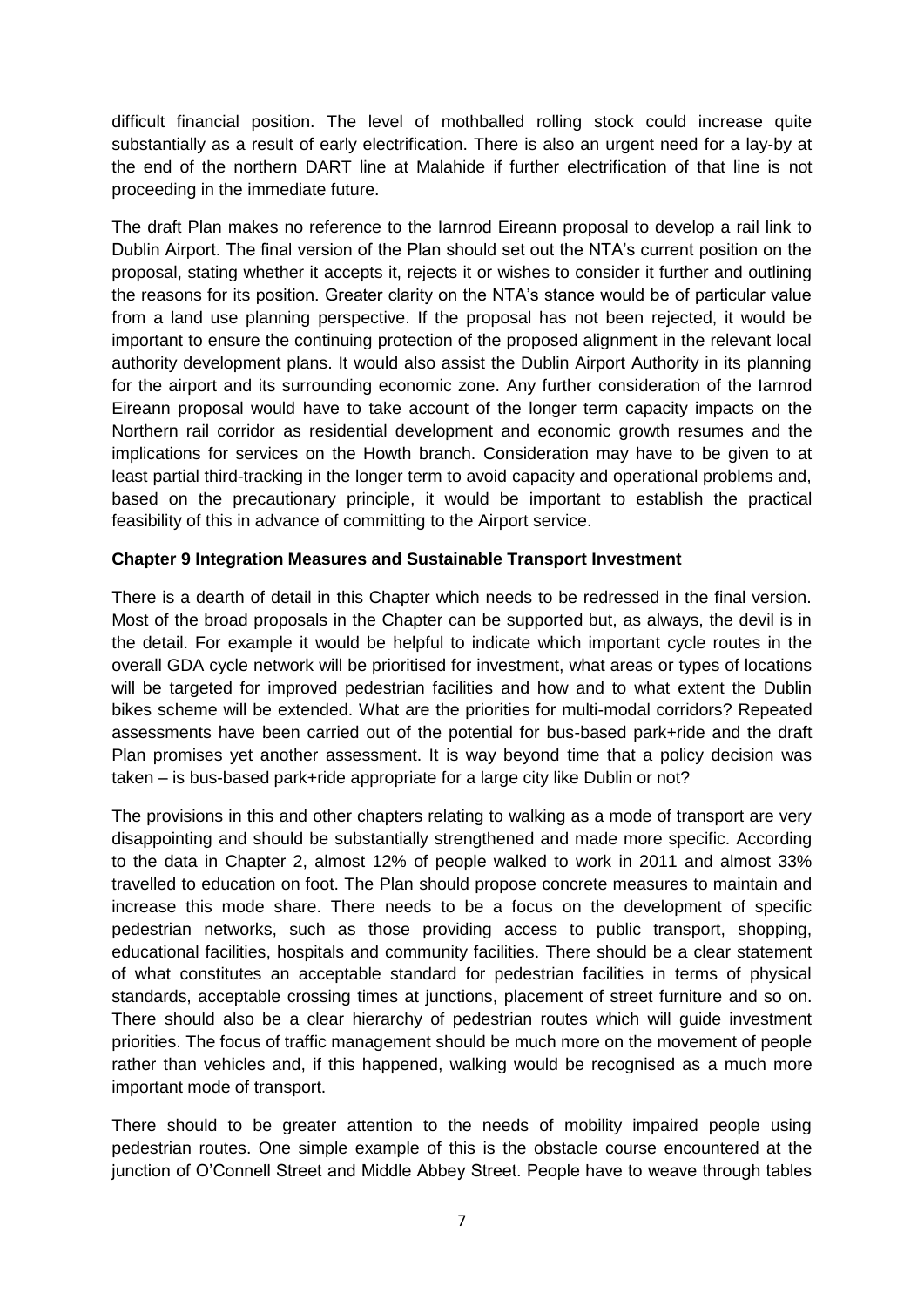outside a pub, street furniture, a variety of junction boxes and a casual trading site, all of which seem to have been authorised in some un-coordinated way. As another example, pedestrian routes to public transport facilities, such as the main suburban rail stations, should be reviewed to improve accessibility and safety. Some of the dwell times at pedestrian lights accessing these stations are excessive and footpaths too narrow The green time available at pedestrian lights is challenging for mobility impaired people. There also needs to be much greater enforcement of the law to protect pedestrians from increased and illegal cycling, parking and deposition on materials on footpaths.

The planned Luas-rail interchange at Broombridge is disappointing. For example, a pocket track tram terminal between the railway platforms would provide easier interchange on a level access basis.

## **Chapter 10 An Integrated Service Plan**

The lack of detail in the draft Integrated Service Plan is extremely disappointing and seems to be non-compliant with the requirement of section 13(2) of the 2008 Act that it identify outputs. While we do not expect the Plan to set out a full service specification, it should provide much better information to the general public and operators on how the Authority expects services to develop and adjust over the period of the Plan. Guidance is required, at least in broad terms, as to the quantum of service to be provided, where and on what modes additional capacity should be provided, how services need to adjust to economic and demographic circumstances and changing travel patterns.

It would be useful to take each of the objectives and service review issues, which we fully support, and consider how the Authority might elaborate to provide greater guidance as to its thinking. For example, it is critically important to understand, in advance of the commencement of the main works, how the bus network will be reconfigured to minimise the adverse impacts of the Cross City Luas line both during construction and permanently?

There needs to be an analysis of the balance to be struck between cross-city bus routes and routes which terminate in the city centre, taking particular account of the relative impact on service reliability and accessibility. What service reconfiguration might take place once BRT routes have begun operation? Increasing concerns about the reduction in the number and convenience of bus stops in the city centre need to be addressed, particularly as the problem is likely to be exacerbated by the Cross City Luas. Some elaboration of the priorities for interchange is warranted. There also needs to be clarity on policy relating to bus-to-bus interchange as it has been worsened in recent times by some of the changes introduced.

Better integration of bus schedules on overlapping routes, such as 46A/145 and 31/32 is needed to ensure a more even interval services between on particular corridors. There should be a clearer policy on the provision of bus shelters. Measures should be introduced to minimise the amount of empty running.

Are there key gaps in the service network, particularly in newly developed residential or employment areas, which need to be prioritised? What criteria are to be applied to the rationalisation of underperforming routes? What broad proposals are there for the development of an orbital bus route network? Are there specific priorities for the development of further cross-city bus routes? The bus fleet is currently dominated by double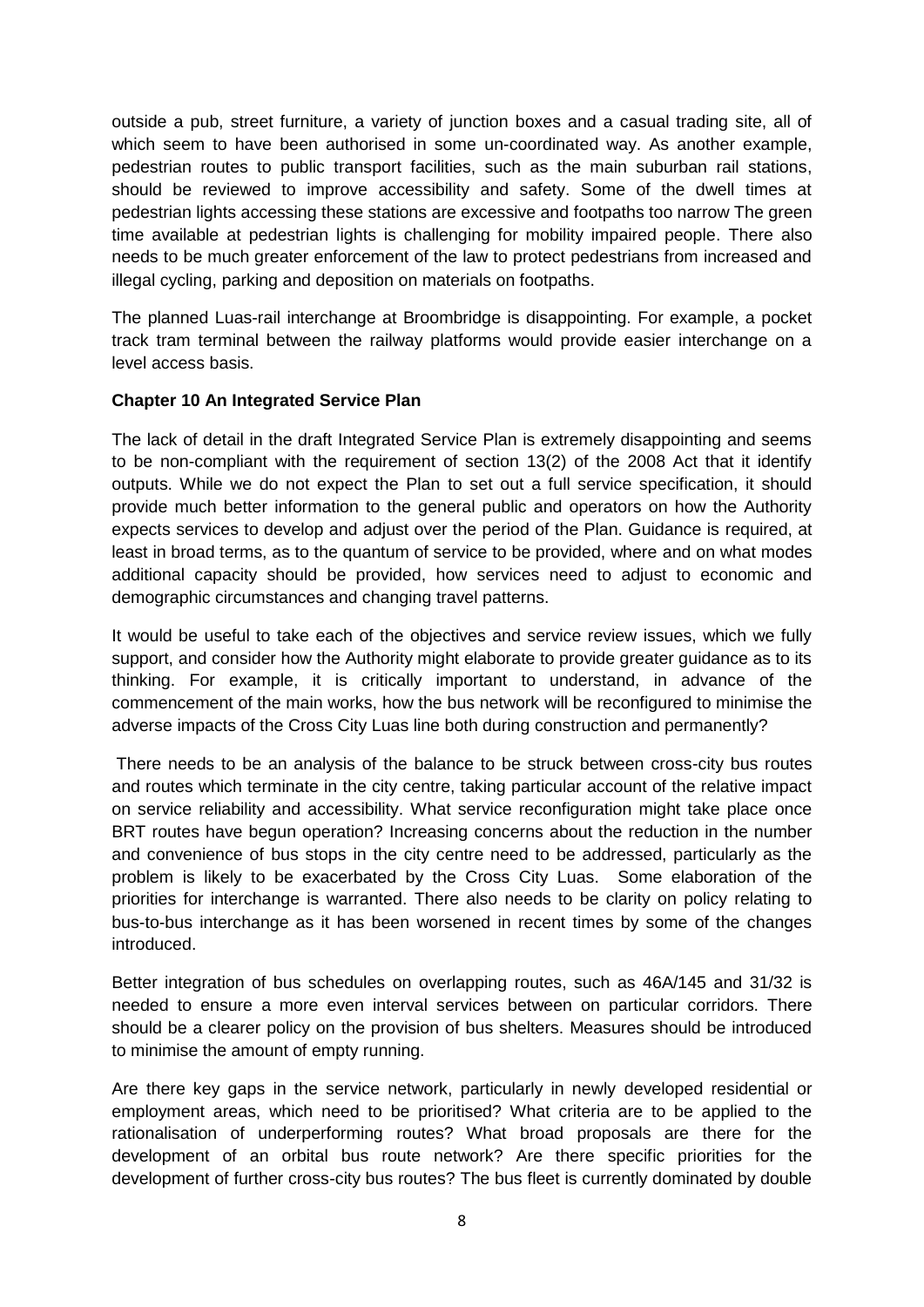deck vehicles. Are there any plans to reassess the vehicle mix in a period of lower demand and slower growth?

Regarding Luas, a published timetable would be welcome. While the platform displays and smartphone apps are very helpful, they do not facilitate advance journey planning by the occasional user. This is particularly so outside peak periods when services are less intensive.

The section on rail notes that the completion of the City Centre Resignalling Project will provide opportunities for the reconfiguration of intercity and commuter services. The Chapter should at least set out the principles which will guide the Authority's thinking on this. Among the issues which should be addressed are the further development of clockface timetables and the elimination of the bunching of services on particular corridors. An example of this is Malahide DART and outer suburban services to Drogheda/Dundalk being timetabled to depart within a few minutes of each other.

Chapter 7 identifies emerging peak capacity issues on both Luas lines but the Service Plan only proposes action on the Green Line. At a minimum this requires some further comment or elaboration.

## **Chapter 11 Integration and Accessibility**

Regarding the Leap card, we would have welcomed some concrete proposals to introduce enhancements over the next six years rather than just a commitment to evaluate a range of possible enhancements. Consideration should also be given either to alternative arrangements for tagging on when boarding bus services or to an alternative fare structure which minimises the need to tag on. At present most card users have to interact with the driver to have their fare deducted from the card. This negates one of the key potential benefits claimed for Leap in Section 11.4, namely reduced dwell times at bus stops. One of the specific incentives for multi-journeys and interchange should be the implementation of a price cap and we would welcome a commitment to its introduction in the final version of the Plan.

Consideration should be given to greater use of the real time passenger information system to give wider travel information and alerts. For example information could be given on delays and disruptions to services across modes to help inform the travel decisions of transport users. This could cover topics such as road closures, accidents, railway signal failures or bridge strikes and other events which have a material effect on the operation or reliability of the transport network. Efforts to improve the reliability of the real time passenger information system should continue. For example, information provided at bus and rail termini can sometimes be unreliable because it appears to display the timetabled departure time rather that the expected actual departure time of services which start there. In the case of buses, the departure time ticks down to DUE and then the bus service information disappears and customers are unclear whether the bus is in fact operating. Out of service buses can also make phantom appearances on the system.

We strongly support the commitment to quite specific measures proposed to improve the public transport fares system, which is in contrast to the lack of specific proposals in much of the draft Plan. They will build on the very welcome progress which the Authority has made on simplifying and rationalising fares.